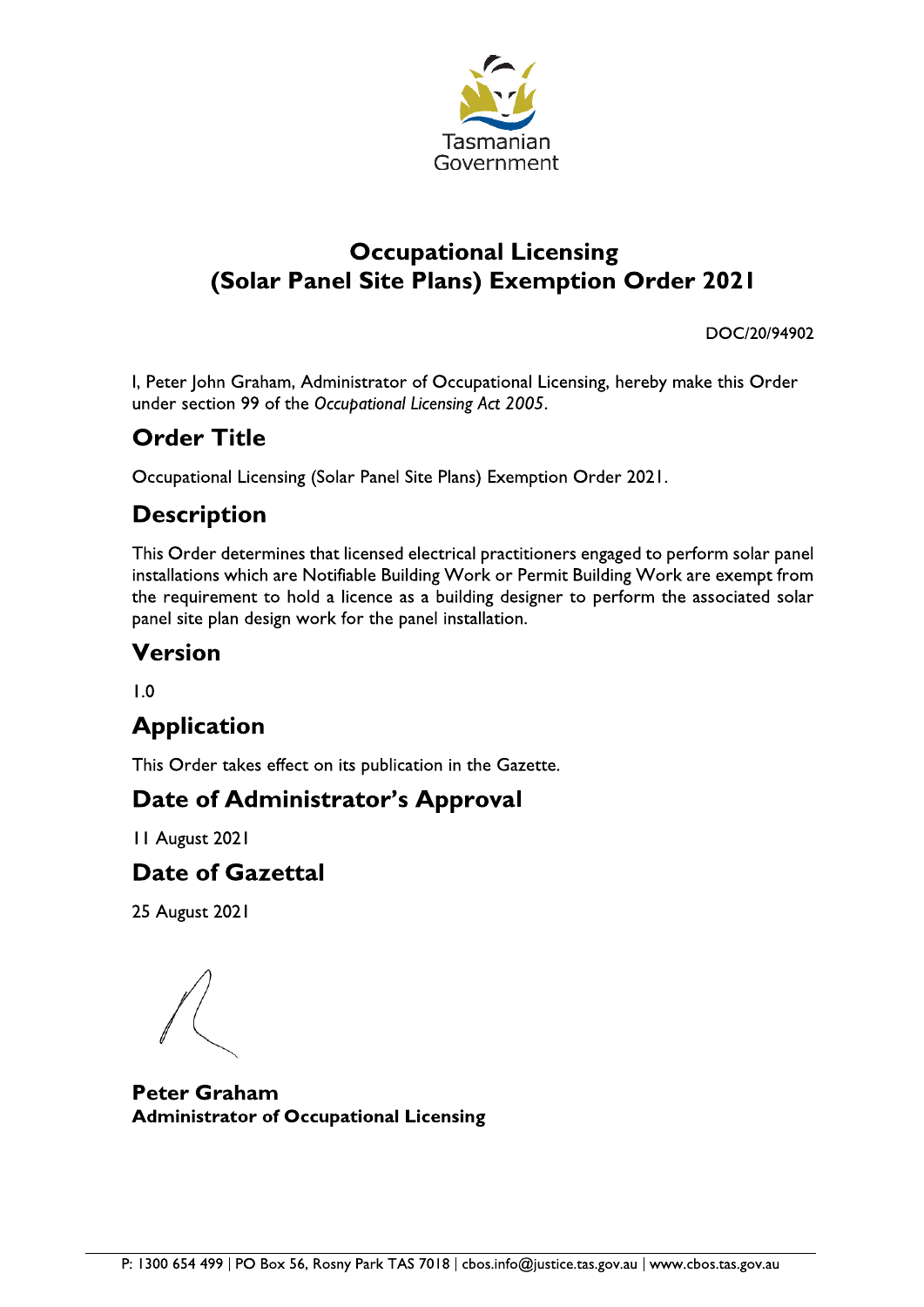#### **Document Development History**

| Version No.      | <b>Application Date</b> | Sections amended |
|------------------|-------------------------|------------------|
| I.0 (This Order) | 25 August 2021          | N/A              |

### **Definitions**

"Act" means the Occupational Licensing Act 2005;

"Building Services Licence" has the same meaning as provided in the Occupational Licensing Act 2005;

"Electrical practitioner" has the same meaning as provided in the Occupational Licensing (Electrical Work) Regulations 2018;

"Notifiable Building Work" has the same meaning as provided in the Building Act 2016 and is as specified in the Director's Determination - Categories of Building and Demolition Work, made under the Building Act 2016 and as amended from time to time;

"Permit Building Work" has the same meaning as provided in the Building Act 2016 and is as specified in the Director's Determination - Categories of Building and Demolition Work, made under the Building Act 2016 and as amended from time to time;

"Solar panel site plan design work" means the preparation of a site plan indicating the proposed location of solar panels, sited on either a roofed structure, or a support structure at ground level, prepared for the purposes of seeking building approval under the Building Act 2016.